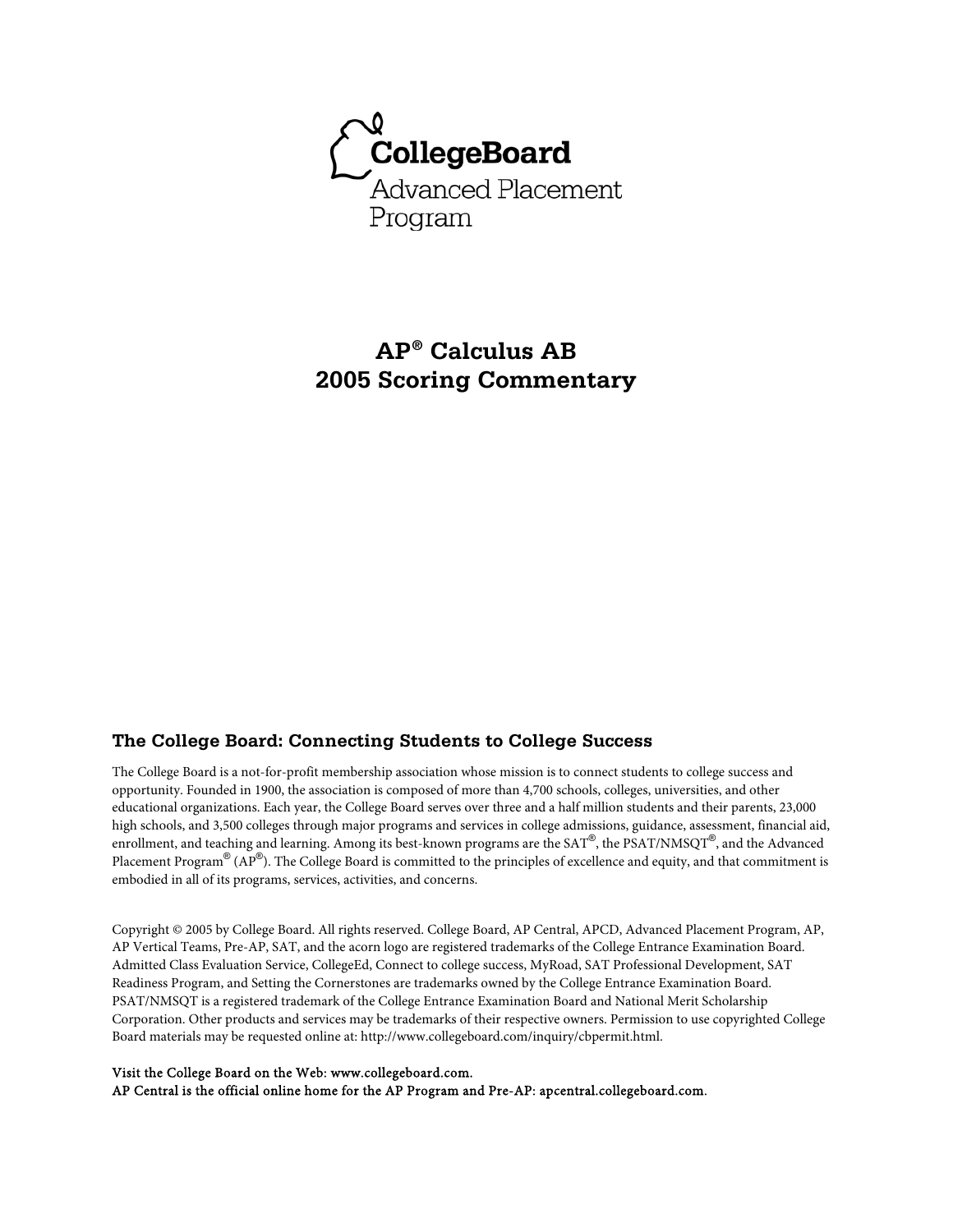# **Question 1**

#### **Overview**

This problem gives two functions whose graphs intersect at  $x \approx 0.178218$  and at  $x = 1$ . Students have to find these first two points of intersection to the right of the *y*-axis. In part (a) students have to find the area of the region bounded by the *y*-axis and the two graphs. In part (b) they have to find the area bounded by the two graphs between the first two points of intersection. Part (c) tests whether students can set up and then evaluate the definite integral that represents the volume of the solid of revolution obtained when the region, whose area is found in part (b), is revolved about the horizontal line  $y = -1$ .

#### **Sample: 1A Score: 9**

The student earned all 9 points.

## **Sample: 1B Score: 6**

The student earned 3 points in part (a), 1 point in part (b), and 2 points in part (c). The work in part (a) is correct. In part (b) the upper limit in the integral is incorrect, so the limits point was not earned. The integrand in part (b) is correct, but the student was not eligible for the answer point because the limits point was not earned. In part (c) the student has a correct integrand and earned two points. Even though the limits of integration are consistent with those in part (b), the student omits the constant  $\pi$  and did not earn the answer point.

## **Sample: 1C Score: 4**

The student earned 1 point in part (a) and 3 points in part (b). In part (a) the student earned only the integrand point for a correct integrand. The student has incorrect limits of integration; the upper limit is the *y*-coordinate of the point of intersection rather than the *x*-coordinate. The student was already penalized for using 0.781 as the *x*-coordinate of the first point of intersection and so is allowed to use this value in part (b). The answer to part (b) is consistent with the student's limits, so the student earned all 3 points. In part (c) the student's integrand does not reflect rotation about the horizontal line  $y = -1$ ; it is set up as if the region were being rotated about the *x*-axis. This simplifies the problem so the student could not earn the two integrand points. Since the integrand points were not earned, it was not possible for the student to earn the answer point. Note also the incorrect limits of integration and the negative answer for the volume.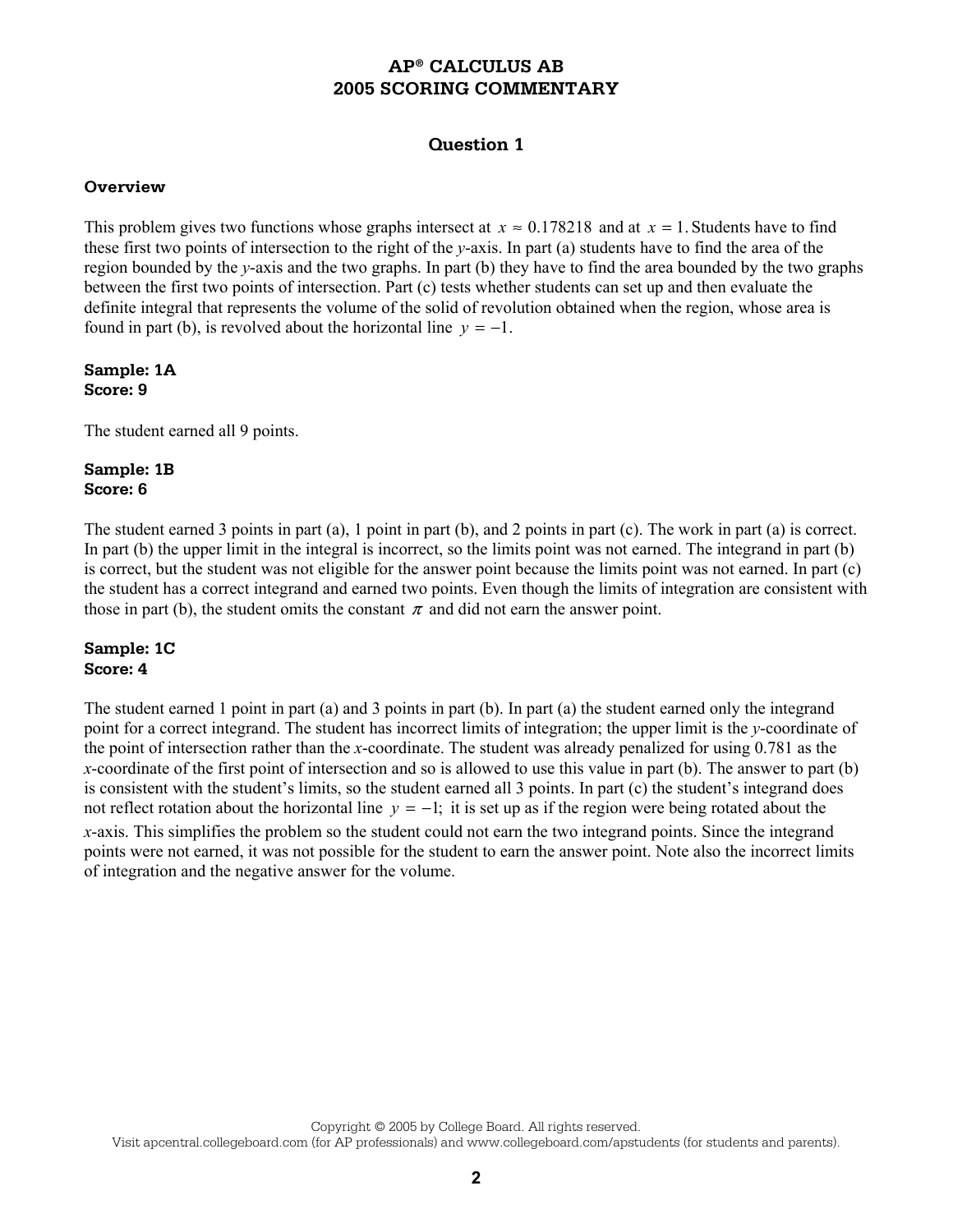# **Question 2**

#### **Overview**

This problem describes a situation in which sand is simultaneously being removed from a beach by the tide and replaced by a pumping station. Functions that model the rates of removal and replacement are provided, and students are given the initial amount of sand. Parts (a) and (b) test knowledge of the Fundamental Theorem of Calculus by challenging students to find the total amount of sand removed by the tide over the first six hours and to find an expression, necessarily an integral expression or one obtained through integration, for the total amount of sand on the beach at time *t*. Part (c) tests whether students can combine the rates correctly to find the rate at which the total amount of sand on the beach is changing. Part (d) tests whether students can then use this combined rate to find the time at which the amount of sand is at its minimum, justify this answer, and use the Fundamental Theorem of Calculus or the solution to part (b) to give the amount of sand at that time.

## **Sample: 2A Score: 9**

The student earned all 9 points. In part (d) the student successfully performs a candidate test for a global minimum, identifying the critical point and comparing function values at the critical point and the endpoints of the interval.

## **Sample: 2B Score: 6**

The student earned 2 points in part (a), 1 point in part (b), 1 point in part (c), and 2 points in part (d). Part (a) is correct, and the student earned both points. In part (b) the student earned the integrand point but lost the limit point and answer point since the integral is left as an indefinite integral, and the initial condition is never considered. The work in part (c) is correct, and the student earned the point. In part (d) the student earned 1 point for setting the derivative of  $Y(t)$  equal to 0 and 1 point for correctly identifying the critical value for *t*. The student did not earn the point for answer with justification. No answer for the minimum amount of sand is given, and the argument for a minimum is a local one.

#### **Sample: 2C Score: 3**

The student earned 1 point in part (a), 1 point in part (b), and 1 point in part (c). In part (a) the student earned the integral point but did not earn the second point since the correct numerical answer has incorrect units. The student reports the units as yards instead of cubic yards. In part (b) the student did not earn the integrand point and answer point. The integrand given is  $R(t) + S(t)$  instead of the correct  $S(t) - R(t)$ . The student also does not address the initial condition. The student does have the correct limits of integration, which earned the limits point. In part (c) the student works with  $-R(4) + S(4)$  and gets the correct answer, which earned the point. No points were earned in part (d), since the student does not set the derivative of  $Y(t)$  equal to 0 and does not identify the critical value of *t*. The student also does not determine the minimum amount of sand.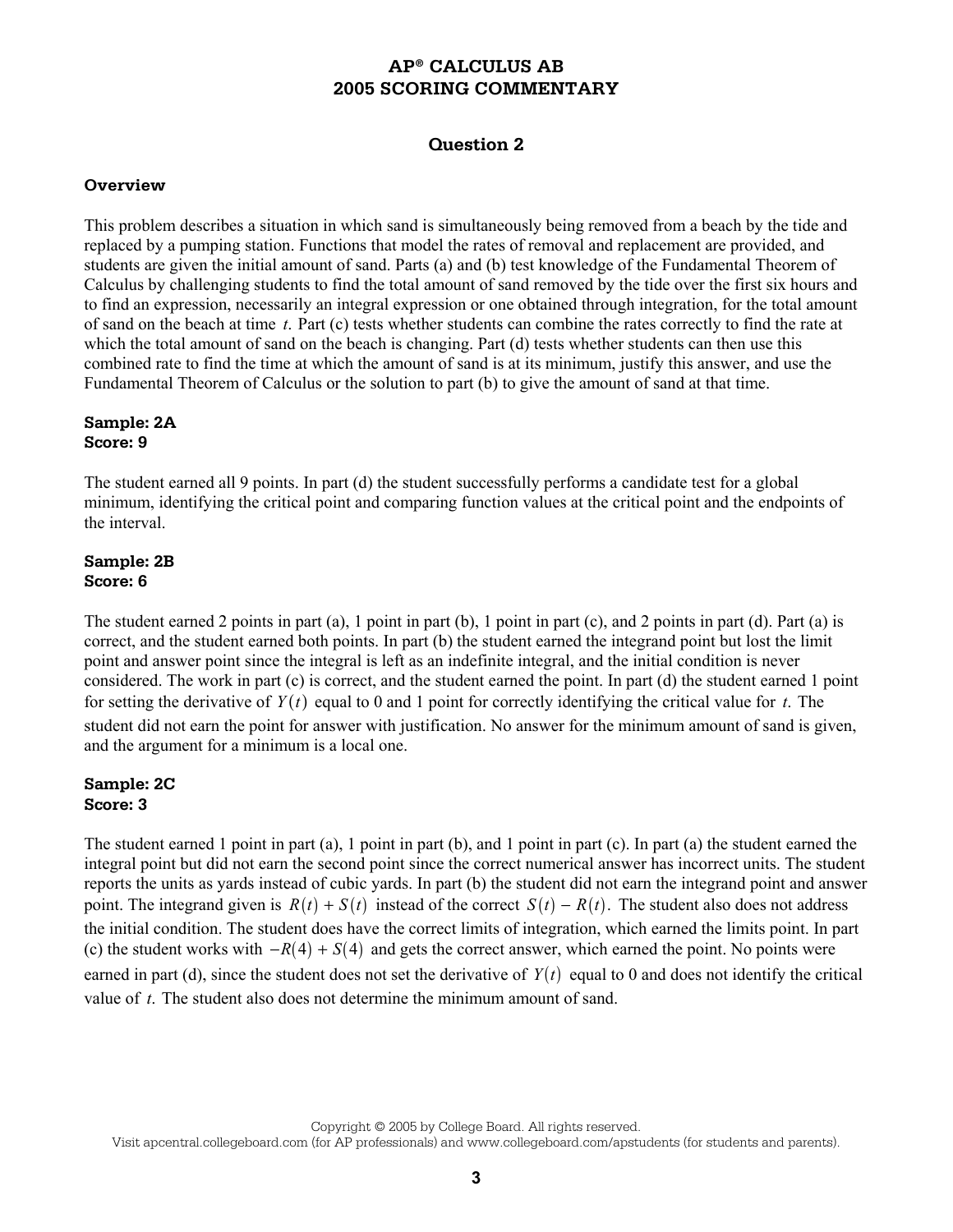# **Question 3**

## **Overview**

This problem presents students with a table of the temperatures,  $T(x)$ , of a wire taken at intervals of unequal lengths, where  $x$  is the distance from the heated end of the wire. Part (a) asks for an estimation of the derivative of *T* at a point midway between two of the table values. It is expected that students will use the average rate of change of *T* over this interval to approximate the derivative. Part (b) requires setting up an integral for the average temperature and using all of the information in the table to find a trapezoidal approximation of the integral over the length of the wire. Stating correct units for average temperature is an important part of this problem. Part (c) tests student knowledge of the Fundamental Theorem of Calculus. Students have to recognize  $\int_a^8 T'(x)$  $\int_0^{\infty} T'(x) dx$  as the total change in the value of *T* between the endpoints at  $x = 0$  and at  $x = 8$ . Part (d) asks whether the tabular data are consistent with a strictly positive second derivative at each point between  $x = 0$  and  $x = 8$ . One way to do this is to find average rates of change over successive intervals of unequal lengths and to

recognize that since these average rates of change are not increasing, the second derivative cannot be positive on the entire interval. Ideally, students should invoke the Mean Value Theorem to make the connection between the average rate of change and the value of the first derivative at some point in the interval.

#### **Sample: 3A Score: 9**

The student earned all 9 points.

## **Sample: 3B Score: 6**

The student earned 1 point in part  $(a)$ , 1 point in part  $(b)$ , 2 points in part  $(c)$ , 1 point in part  $(d)$ , and the units point. In part (b) the student earned the first point for correctly setting up the integral. No points were awarded for the trapezoidal sum or answer, since the student assumes intervals of equal length instead of using the data from the table. In part (d) the first point was earned for two correct slopes of secant lines. The second point was not earned. The student skips over the interval from 5 to 6, which shows that *T*<sup>"</sup> decreased.

## **Sample: 3C Score: 4**

The student earned 1 point in part (a), 1 point in part (b), 1 point in part (c), and 1 point in part (d). The student did not earn the units point since part (c) includes  $\degree$ C/cm. In part (b) the student earned the first point but does not use the data to set up intervals of the correct lengths for the trapezoidal approximation and thus did not earn the setup or answer points. In part (c) the student earned the first point but did not receive credit for the incorrect explanation involving average rate of change. In part (d) the student earned the first point with "decreases 7" and " −5.75, " but since there is an incorrect slope of −10, the answer point was not earned.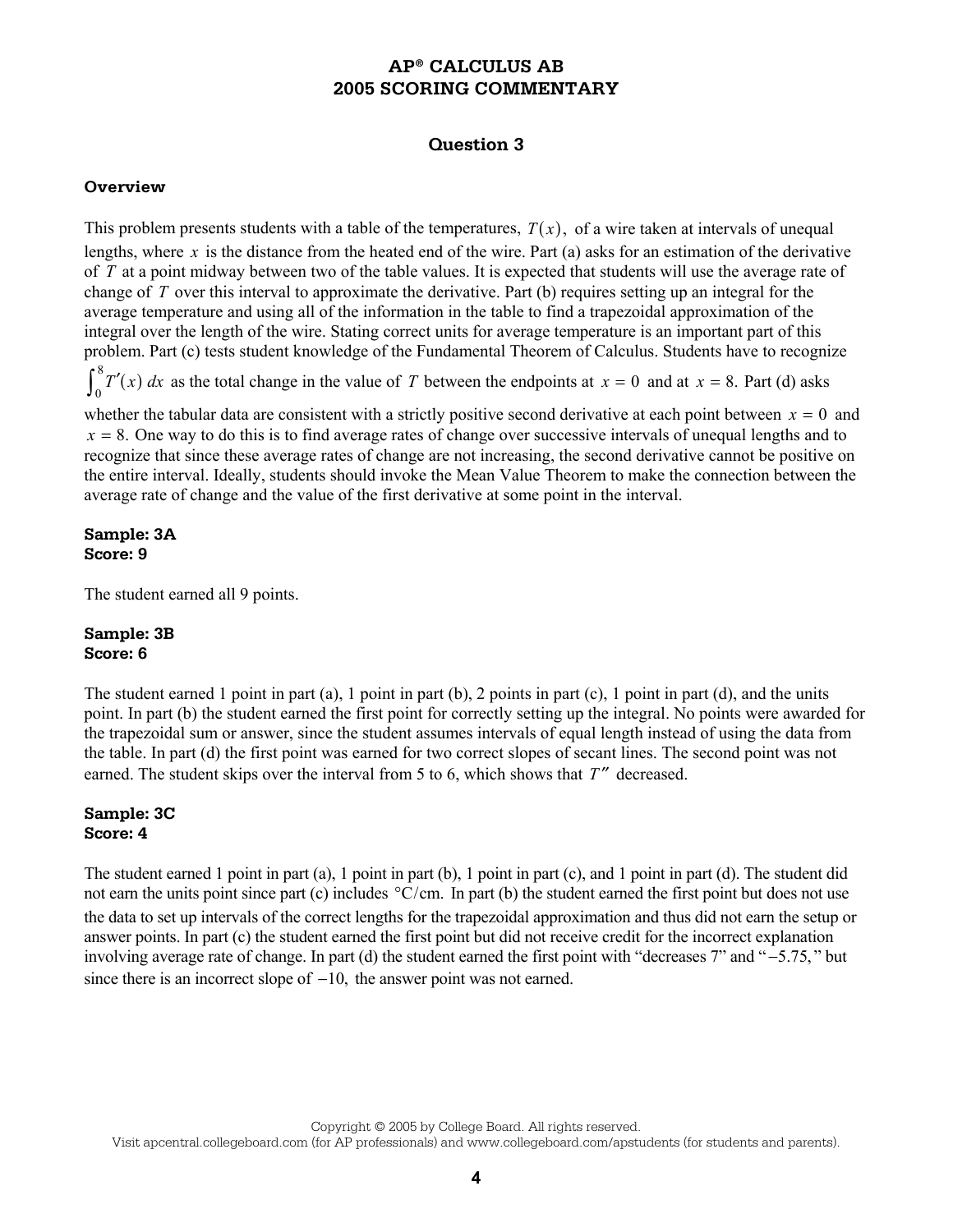# **Question 4**

#### **Overview**

In this problem, students are given the values of a continuous function *f* and its first and second derivatives at four points, together with the signs of these functions in the unit interval to the right of each of these four points. Part (a) tests whether students can use the information in the table to identify the locations of the relative extrema of *f* and justify their answers. Part (b) asks for a sketch of the function. Students need to make the critical observation that if a continuous function is increasing and its graph is concave up to the left of  $x = 2$  and decreasing and its graph is concave down to the right of  $x = 2$ , then there must be a point of nondifferentiability at  $x = 2$ . Parts (c) and (d) test knowledge of the Fundamental Theorem of Calculus, defining *g* as the definite integral of f from  $t = 1$  to  $t = x$ . Students are asked to find and justify the relative extrema of g and the points of inflection of the graph of *g*.

#### **Sample: 4A Score: 9**

The student earned all 9 points. In part (a) the argument concerning  $x = 0$  is ignored since this lies outside the interval given in the problem.

#### **Sample: 4B Score: 6**

The student earned 1 point in part (a), 2 points in part (b), 2 points in part (c), and 1 point in part (d). In part (a) the student correctly identifies  $x = 2$  as the relative maximum. Although the student is correct in stating that *f* is increasing to the left of 2 and decreasing to the right of 2, this is considered to be the rephrasing of the definition of a relative maximum and is not a sufficient argument. The sign chart is not adequate to complete the justification. The graph is correct. In part (c) the student notes that  $g' = f$  and finds the correct critical points. The justification is similar to that in part (a) and is not adequate. In part (d) the student correctly identifies the point of inflection, but the justification is not adequate.

## **Sample: 4C Score: 3**

The student earned 1 point in part (b) and 2 points in part (c). In part (a) the student has the incorrect *x-*value for the extremum. In part (b) the graph passes through the points and is not differentiable at  $x = 2$ , but the concavity is incorrect. In part (c) the student identifies the critical points and states that  $g' = f$  but discusses the sign behavior of *f'* rather than that of *f*. In part (d) the student fails to identify the point of inflection.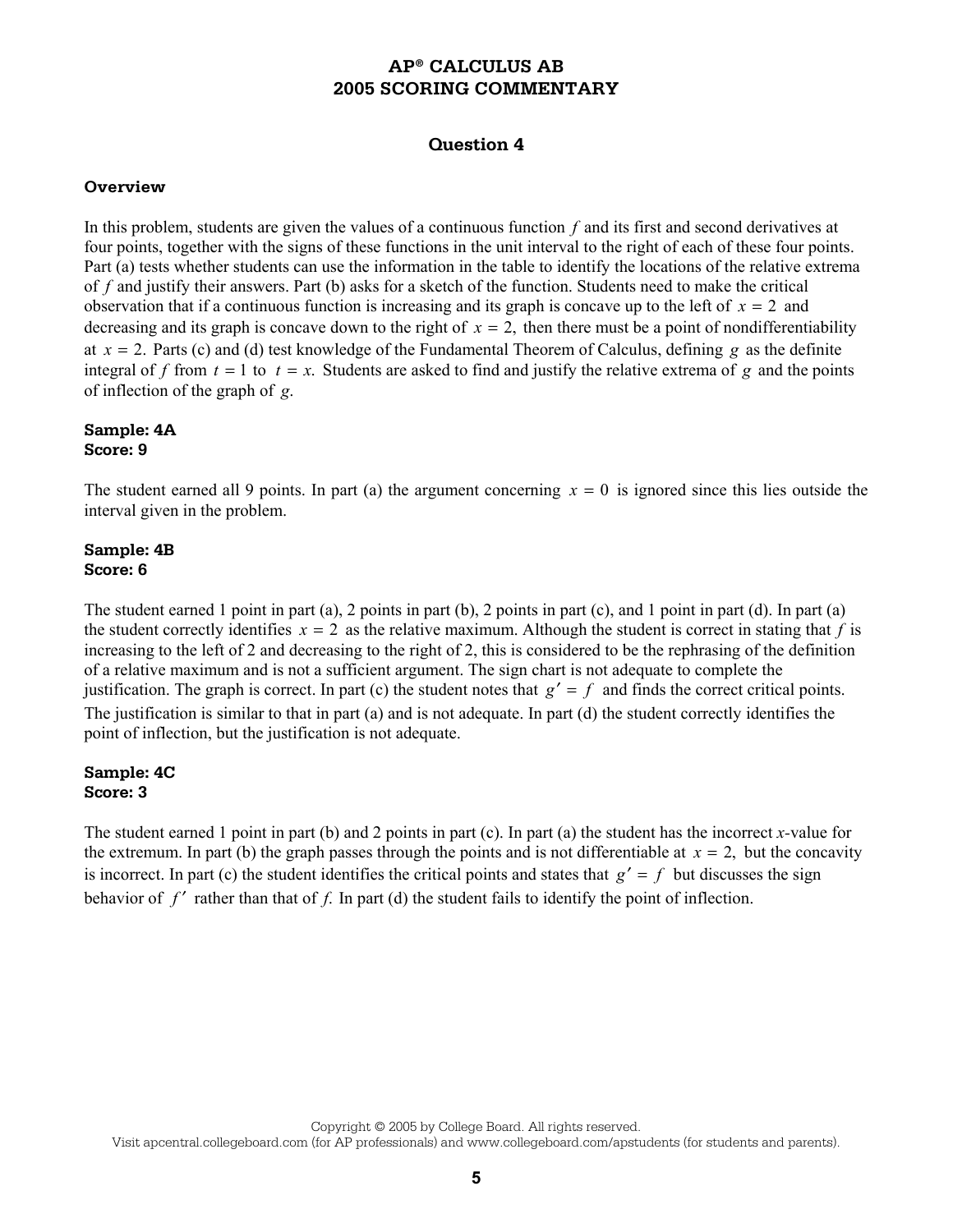# **Question 5**

#### **Overview**

Students are given a piecewise-linear graph that models a car's velocity at time *t*. Testing the ability to connect integrals with area under a graph, part (a) asks students to find the integral of  $v$  from  $t = 0$  to  $t = 24$  and to explain the meaning of this integral, that is to say that it represents the change in position over that time interval. Part (b) asks students to determine values of the derivative of *v* from the graph and to indicate units of measure. Part (c) asks for a piecewise-defined function that describes the car's acceleration. Part (d) requires students to calculate the average rate of change of *v* and whether the Mean Value Theorem would guarantee the existence of a point on the interval where the derivative took on that value. In parts (b) and (c) students are led to discover points at which the derivative of  $\nu$  is not defined. This question tests whether students recognize that the Mean Value Theorem does not apply when the derivative of  $\nu$  is not defined over the entire interval.

**Sample: 5A Score: 9** 

The student earned all 9 points.

## **Sample: 5B Score: 6**

The student earned 2 points in part (a), 2 points in part (b), 1 point in part (c), and 1 point in part (d). In part (b) the student does not exhibit correct units of  $v'(t)$  and did not earn the third point. In part (c) the student earned the first point for the values of  $a(t)$  but not the second point, due to the incorrect treatment at  $t = 4$  and at  $t = 16$ . In part (d) the student earned the second point by stating which hypothesis of the Mean Value Theorem is not satisfied. Endpoint behavior is not considered relevant unless the student specifically invokes it in the justification.

## **Sample: 5C Score: 4**

The student earned 1 point in part (a), 1 point in part (b), 1 point in part (c), and 1 point in part (d). In part (a) there is no reference to meters, and the student did not earn the second point. In part (b) the student did not earn the point for  $v'(20)$ . In part (c) the student earned the first point for the values of  $a(t)$  but not the second point, due to the incorrect treatment at  $t = 4$  and at  $t = 16$ . In part (d) units are not necessary since they are not requested in the problem. The student did not earn the second point since the statement regarding the Mean Value Theorem is incorrect.